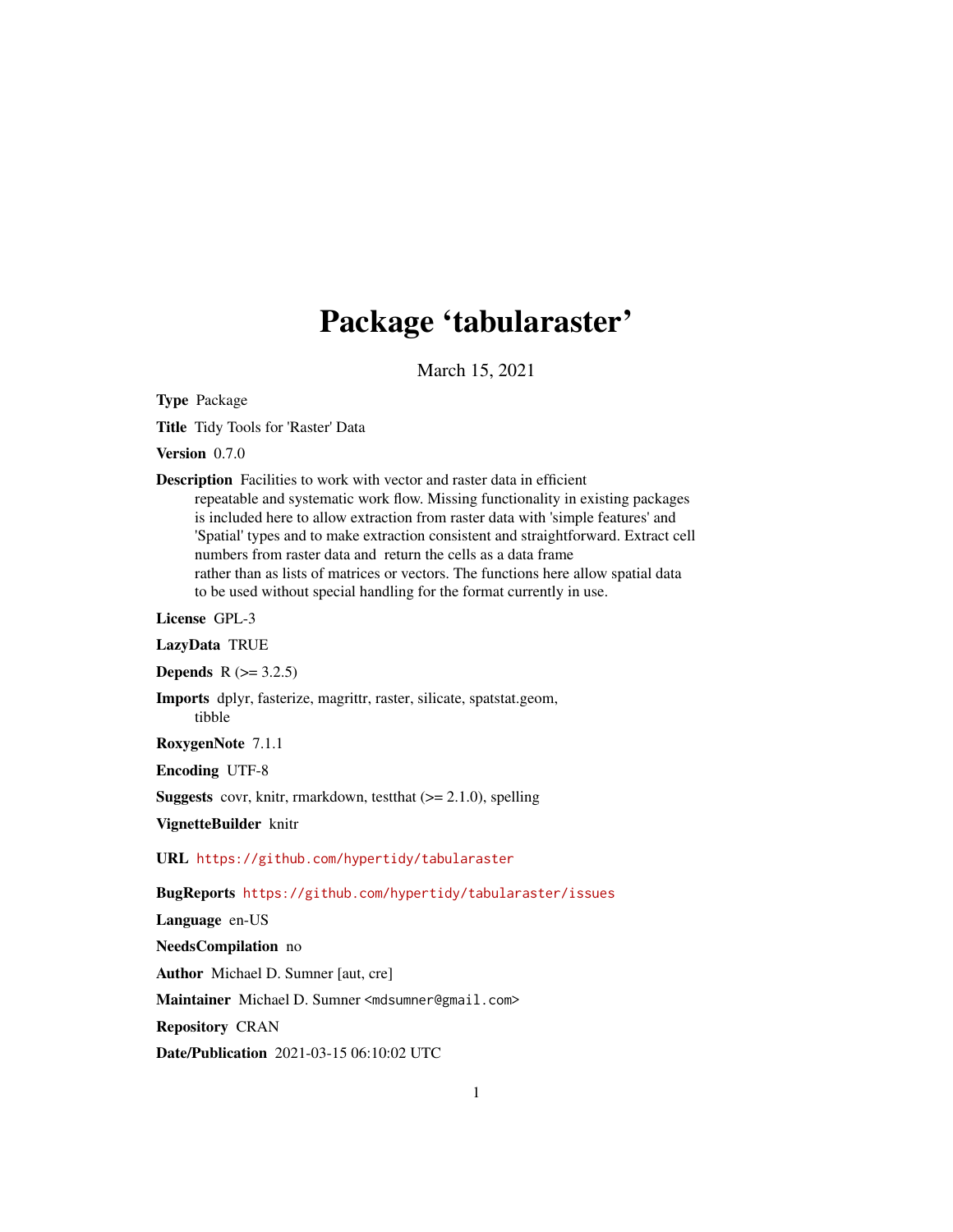# <span id="page-1-0"></span>R topics documented:

| Index |  |
|-------|--|
|       |  |
|       |  |
|       |  |
|       |  |
|       |  |
|       |  |
|       |  |
|       |  |
|       |  |
|       |  |

<span id="page-1-1"></span>as\_tibble *Convert a Raster to a data frame.*

# Description

Generate a data frame version of any raster object. Use the arguments 'cell', 'dim', 'split\_date' and 'value' to control the columns that are included in the output.

# Usage

```
## S3 method for class 'BasicRaster'
as_tibble(
  x,
 cell = TRUE,dim = nlayers(x) > 1L,value = TRUE,split_date = FALSE,
 xy = FALSE,...
\mathcal{L}
```
# Arguments

| $\mathsf{x}$ | a RasterLayer, RasterStack or RasterBrick                     |
|--------------|---------------------------------------------------------------|
| cell         | logical to include explicit cell number                       |
| dim          | logical to include slice index                                |
| value        | logical to return the values as a column or not               |
| split_date   | logical to split date into components                         |
| XV           | logical to include the x and y centre coordinate of each cell |
|              | unused                                                        |
|              |                                                               |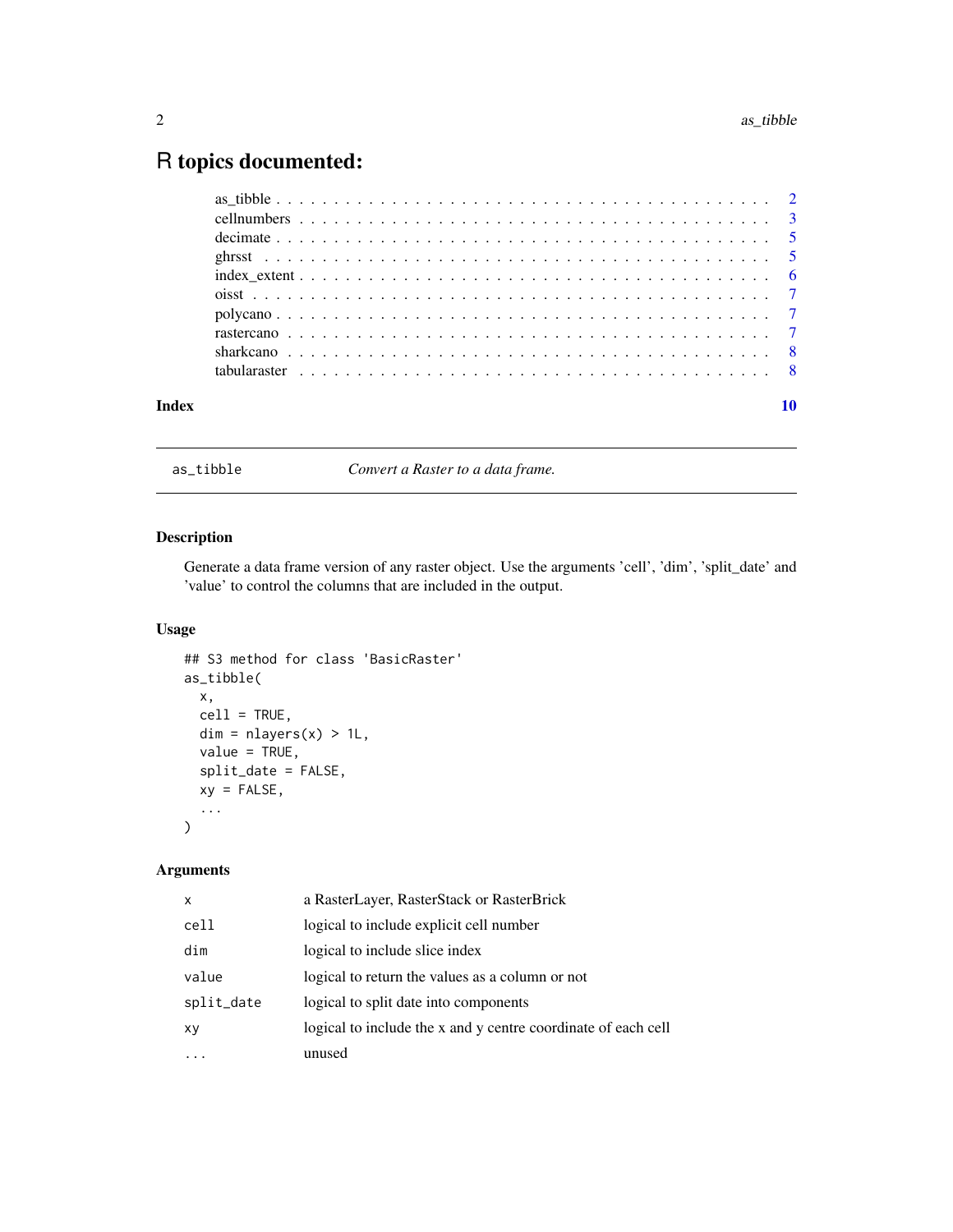#### <span id="page-2-0"></span>cellnumbers 3

# Details

If the raster has only one layer, the slice index is not added. Use 'dim = FALSE' to not include the slice index value.

#### Value

a data frame (tibble) with columns:

- cellvalue the actual value of the raster cell
- cellindex the index of the cell (numbered from 1 to ncell() in the raster way).

Columns cellindex or cellvalue may be omitted if either or both of cell and/or value are FALSE, respectively

Other columns might be included depending on the properties of the raster and the arguments to the function:

- year,month,day if split\_date is TRUE
- x,y if xy is TRUE
- dimindex if the input has more than 1 layer and dim is TRUE.

#### Examples

```
## basic data frame version of a basic raster
as_tibble(raster::raster(volcano))
## data frame with time column since raster has that set
r <- raster::raster(volcano)
br <- raster::brick(r, r)
as_tibble(raster::setZ(br, Sys.Date() + 1:2), cell = TRUE)
```
<span id="page-2-1"></span>cellnumbers *Extract cell numbers from a Raster object.*

#### Description

Provide the 'cellnumbers' capability of [raster::extract](#page-0-0) and friends directly, returning a data frame of query-object identifiers 'object\_' and the cell number.

#### Usage

```
cellnumbers(x, query, ...)
## Default S3 method:
cellnumbers(x, query, ...)
## S3 method for class 'SpatialLines'
cellnumbers(x, query, ...)
```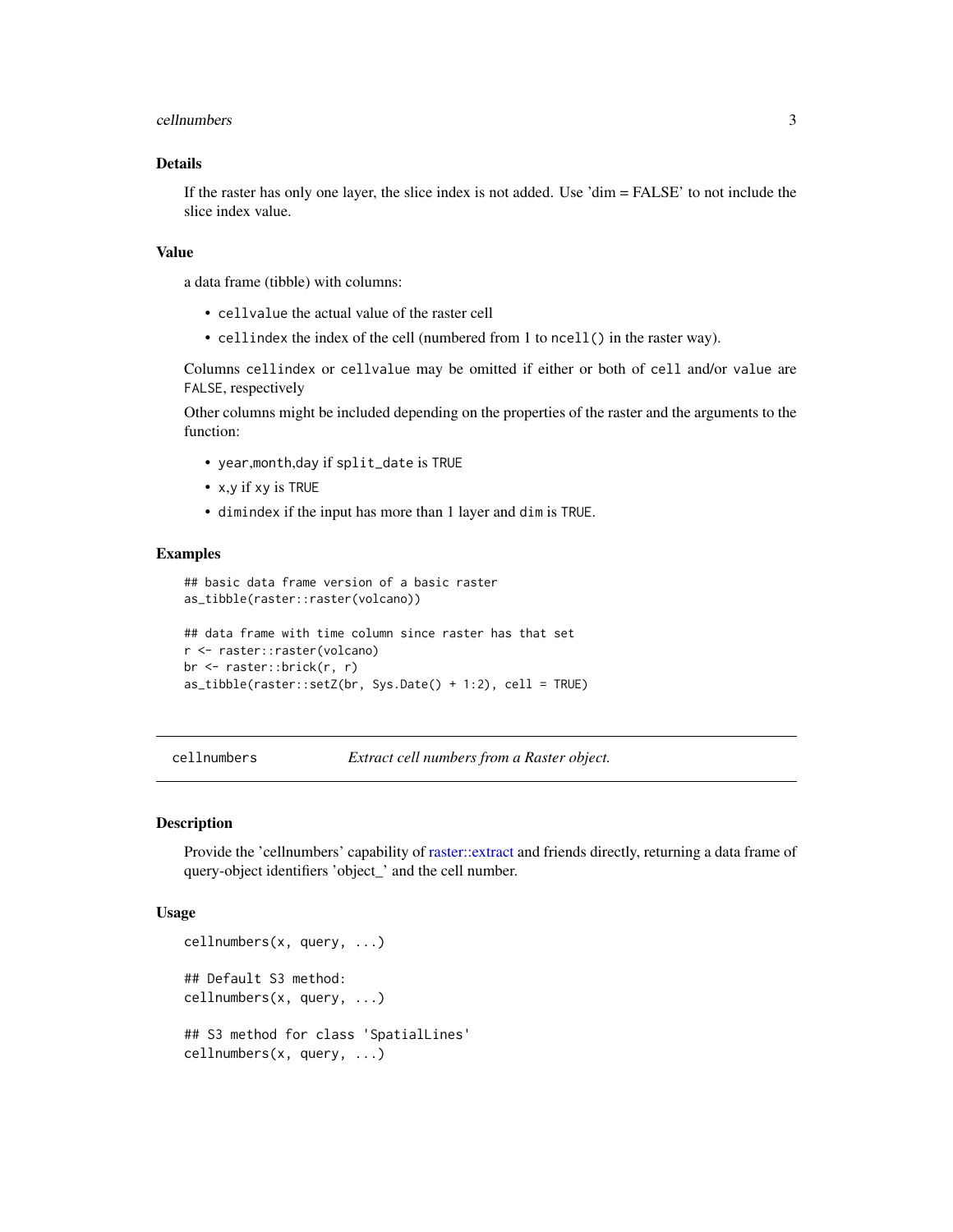```
## S3 method for class 'sfc'
cellnumbers(x, query, ...)
## S3 method for class 'sf'
cellnumbers(x, query, ...)
```
#### Arguments

| $\mathsf{x}$ | Raster object                           |
|--------------|-----------------------------------------|
| query        | Spatial object or matrix of coordinates |
| .            | unused                                  |

# **Details**

Raster data is inherently 2-dimensional, with a time or 'level' dimension treated like a layers of these 2D forms. The 'raster' package cell number is counted from 1 at the top-left, across the rows and down. This corresponds the the standard "raster graphics" convention used by 'GDAL' and the 'sp' package, and many other implementations. Note that this is different to the convention used by the [graphics::image](#page-0-0) function.

Currently this function only operates as if the input is a single layer objects, it's not clear if adding an extra level of grouping for layers would be sensible.

#### Value

a data frame (tibble) with columns

- object<sub>-</sub> the object ID (what row is it from the spatial object)
- cell\_ the cell number of the raster

#### Examples

```
library(raster)
library(dplyr)
r <- raster(volcano) %>% aggregate(fact = 4)
cellnumbers(r, rasterToContour(r, level = 120))
library(dplyr)
cr <- cut(r, pretty(values(r)))
suppressWarnings(tt <- cellnumbers(cr, polycano))
library(dplyr)
tt %>% mutate(v = extract(r, cell_)) %>%
group_by(object_) %>%
summarize(mean(v))
head(pretty(values(r)), -1)
```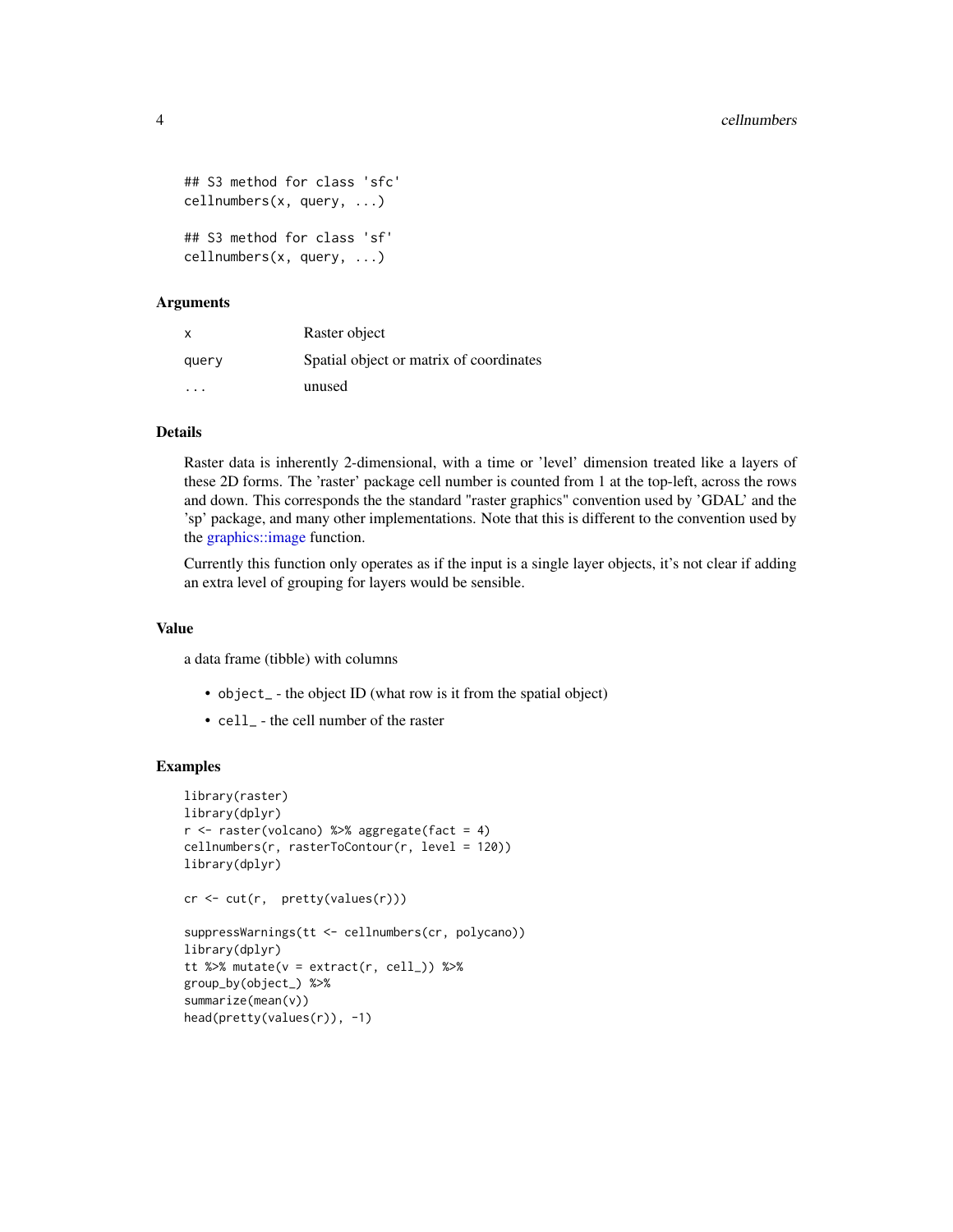<span id="page-4-1"></span><span id="page-4-0"></span>

# Description

Reduce the resolution of a [raster](#page-0-0) by ruthless decimation.

#### Usage

 $decimate(x, dec = 10)$ 

# Arguments

|     | raster object (single layer).                                      |
|-----|--------------------------------------------------------------------|
| dec | decimation factor, raw multiplier for the resolution of the output |

# Details

This is fast, it's just fast extraction with no care taken for utility purposes when you need to reduce the detail.

#### Value

raster layer

#### Examples

```
library(raster)
plot(decimate(raster(volcano)))
contour(raster(volcano), add = TRUE)
```
ghrsst *Sea surface temperature data.*

# Description

A smoothed subset of GHRSST.

# Format

A raster created GHRSST data and raster smoothing.

# Details

See "data-raw/ghrsst.R" and "data-raw/ghrsst-readme.txt" for details.

sst\_regions is a simple polygon region layer to sit over the SST data.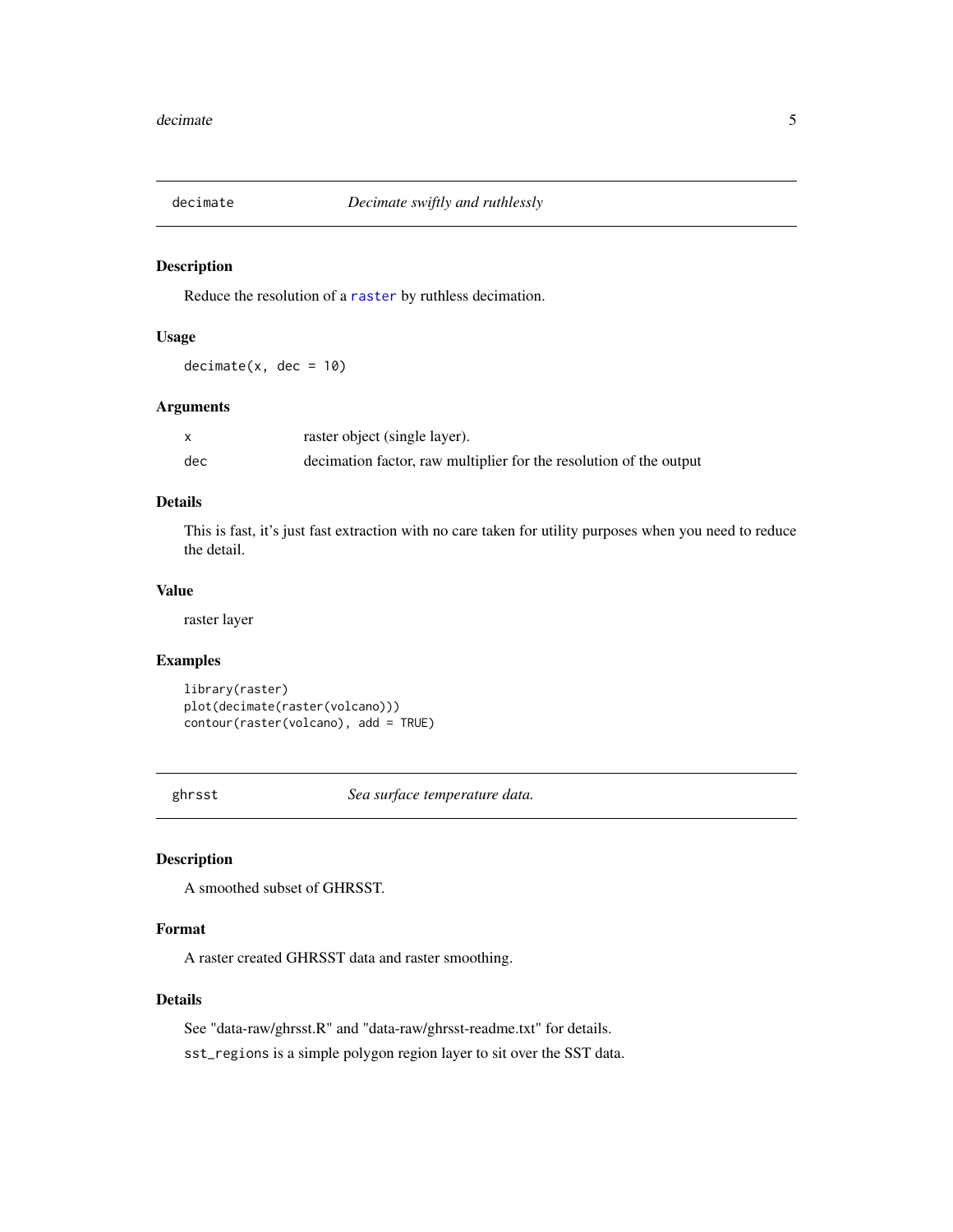# Examples

```
library(raster)
plot(ghrsst, col = hcl.colors(12, "YlOrRd", rev = TRUE))
plot(sst_regions, add = TRUE, col = NA)
cellnumbers(ghrsst, sst_regions)
```
<span id="page-5-1"></span>index\_extent *Index extent*

# Description

Extent in index space.

# Usage

index\_extent(x, ex)

# Arguments

| X  | raster layer |
|----|--------------|
| ex | extent       |

# Details

Convert a geographic extent into purely index space.

#### Value

extent object

# Examples

```
## the index extent is the rows/cols
index_extent(raster::raster(volcano), raster::extent(0, 1, 0, 1))
index_extent(raster::raster(volcano), raster::extent(0, 1, 0, .5))
```
<span id="page-5-0"></span>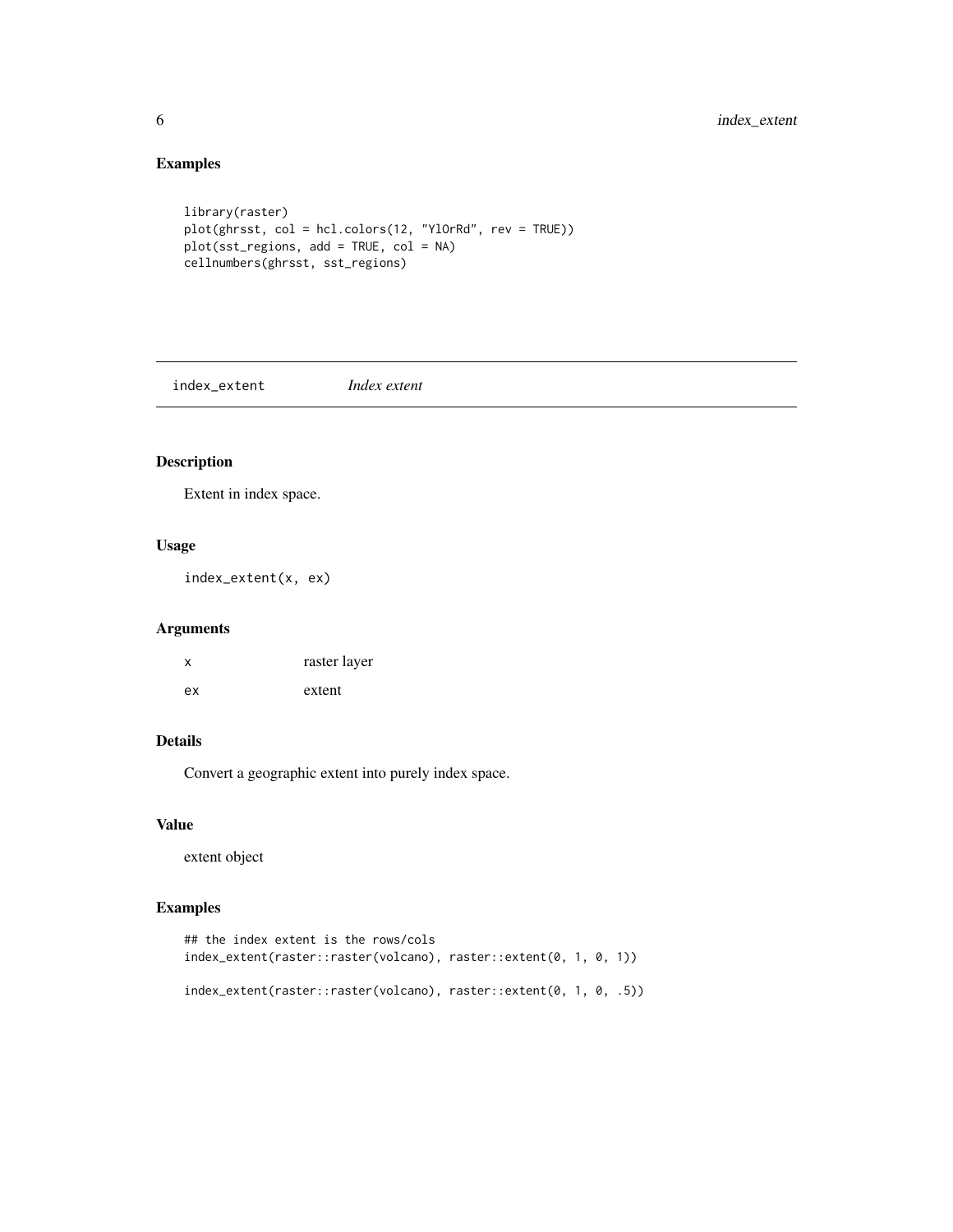<span id="page-6-0"></span>

#### Description

See data-raw/oisst.R in the source repository. The file was avhrr-only-v2.20170729.nc, its extent -180, 180, -90, 90 with dimensions 1440x720 in the usual raster configuration.

#### Format

A data frame of sst values created from OISST data.

#### Examples

oisst

polycano *The raster volcano as polygons.*

## Description

See data-raw/rastercano.r in the source repository.

# Format

A sp::SpatialPolygonsDataFrame with variables: volcano\_elevation.

#### Examples

exists("polycano")

rastercano *The raster volcano.*

# Description

See data-raw/rastercano.r in the source repository.

# Format

A raster created from the [volcano](#page-0-0) data.

# Examples

library(raster) plot(rastercano)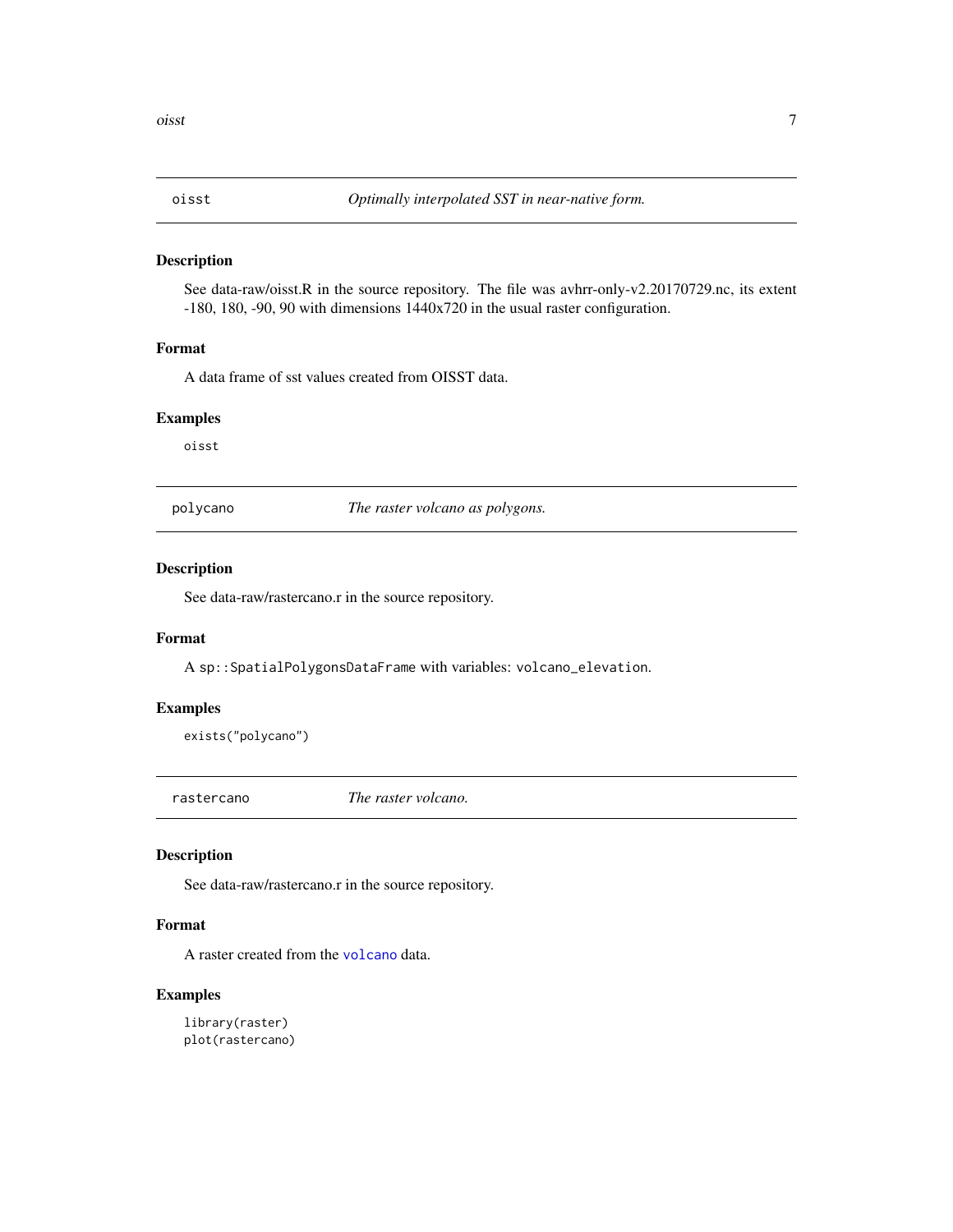<span id="page-7-0"></span>

#### Description

This is just a free image off the internet. The image was read in and all non-essential items dropped. The dimensions in raster::raster terms is stored in attr(sharkcano,"rasterdim").

#### Format

A data frame with 117843 rows and 2 variables:

cell\_ integer, cell index

byte integer, byte value of shark image pixels

These are cell values on a grid that is 648x958.

# References

This is the small version from here, see script in data-raw/sharkcano.r http://www.freestockphotos.biz/stockphoto/16214 Thanks to @jennybc for pointers on finding free stuff: https://github.com/jennybc/free-photos

# **Examples**

```
library(raster)
rd <- attr(sharkcano, "rasterdim")
rastershark <- raster(matrix(NA_integer_, rd[1], rd[2]))
rastershark[sharkcano$cell_] <- sharkcano$byte ## byte, heh
## I present to you, Sharkcano! (Just wait for the 3D version, Quadshark).
plot(rastercano)
contour(rastershark, add = TRUE, labels = FALSE)
plot(rastershark, col = "black")
## another way
plot(rastercano)
points(xyFromCell(rastershark, sharkcano$cell_), pch = ".")
```
tabularaster *Tabular tools for raster*

#### **Description**

Extract and index with raster tidy tools for raster.

#### Details

Tabularaster includes these main functions.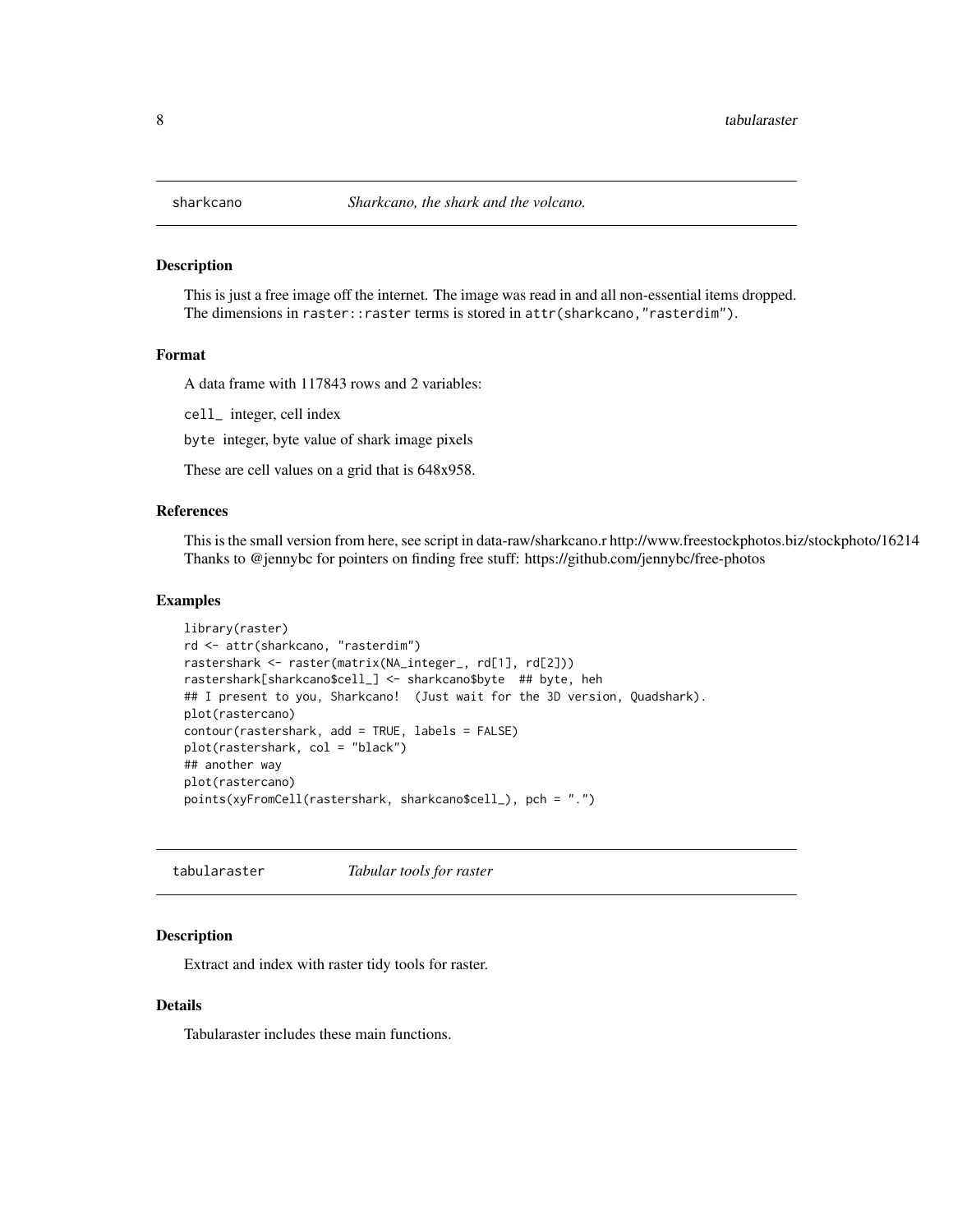# <span id="page-8-0"></span>tabularaster 9

| as tibble    | convert raster data to data frame form, with control over output and form of dimension/coordinate columns |
|--------------|-----------------------------------------------------------------------------------------------------------|
| cellnumbers  | extract a data frame of query identifiers and cell, pixel index numbers                                   |
| decimate     | fast and loose resizing of a raster to coarser resolution                                                 |
| index_extent | build an extent in row column form, as opposed to coordinate value form                                   |
|              |                                                                                                           |